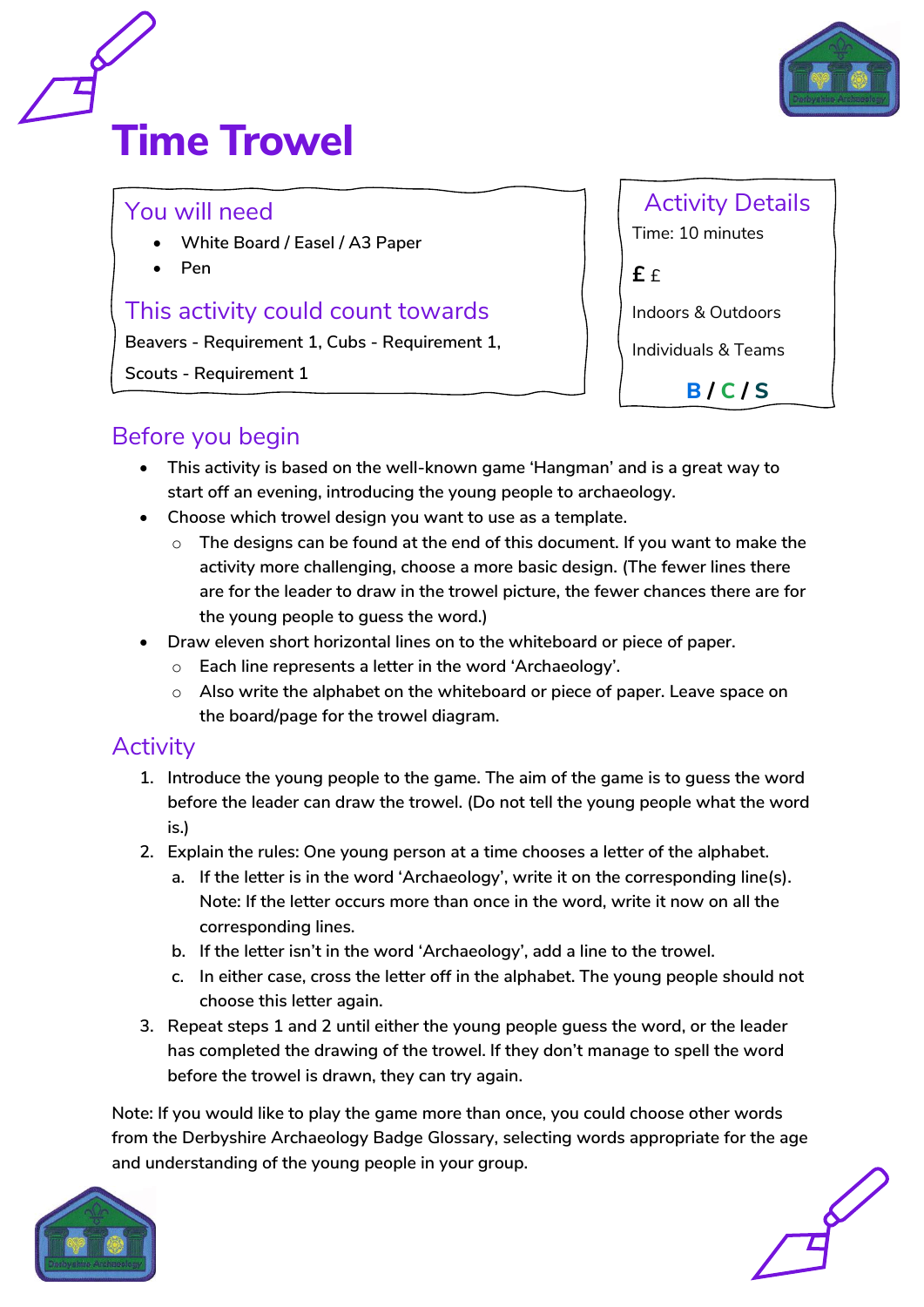



#### Reflection

**Was it easy or hard to spell 'archaeology'? Archaeology is a long, complicated word, that covers a vast number of topics and tells the stories of the human past.**

**You need a big word to have even a chance of representing all the amazing things that archaeology stands for.** 

### Make it accessible

**To engage the young people more, they could write the letters on the board/paper.** 

**If the young people find spelling daunting, encourage them to think of the activity as a fun game. You could also give them a limited choice of letters, rather than all 26 letters of the alphabet.**

**This is a team game, so individuals can feel less anxious of their own spelling skills.** 

## Change the level of challenge

**To change the level of challenge you can change the design of the trowel. The less complicated the design the harder the activity becomes because the fewer chances they have to pick the correct letters. The more complicated the trowel design, the more chances they have.** 

**You could also use a different word to change the challenge of the activity, e.g. for a simpler word, you could choose 'trowel', or for something more complicated, perhaps 'osteoarchaeology'.** 

# Youth Shaped Guidance

**One of the older ones in the group could run this activity, or the young people could play in teams or pairs, taking it in turns to decide which word they want to spell.**

**The young people could also decide what item should be drawn and its design, instead of a trowel.**